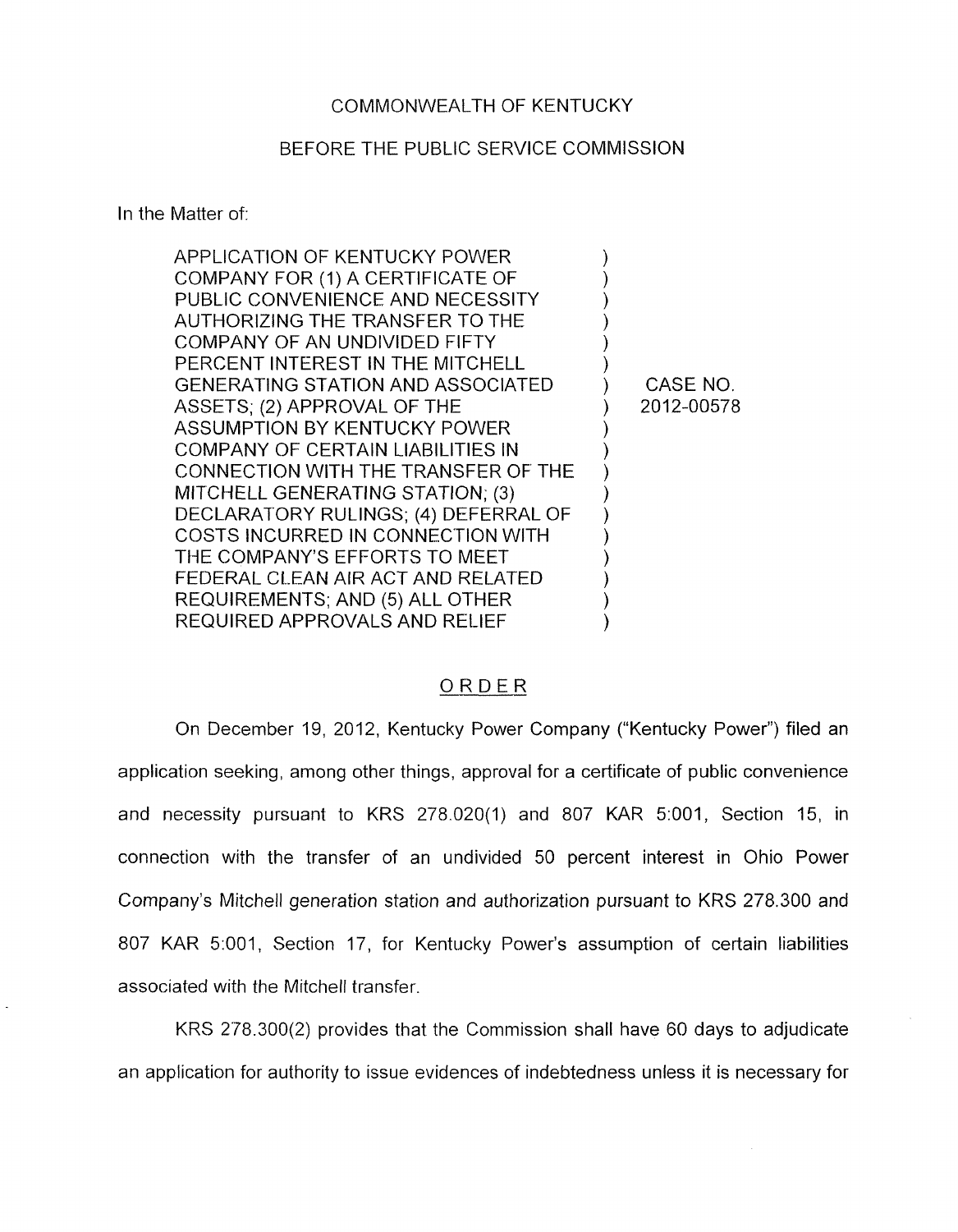good cause to continue the application. As the Commission does not expect to complete its investigation of Kentucky Power's application within 60 days, the Commission finds that good cause exists to continue the financing request beyond the 60-day period specified in KRS 278.300(2).

The Commission further finds that a procedural schedule for this matter should be established for the processing of this case.

IT IS THEREFORE ORDERED that:

1. Kentucky Power's request for approval to assume certain liabilities in connection with the transfer of the Mitchell generation station is continued beyond the 60-day period specified in KRS 278.300(2).

*2.* The procedural schedule set forth in the Appendix attached hereto and incorporated herein shall be followed.

3. a. Responses to requests for information shall be appropriately bound, tabbed and indexed and shall include the name of the witness responsible for responding to the questions related to the information provided, with copies to all parties of record and an original and ten copies to the Commission.

b. Each response shall be answered under oath or, for representatives of a public or private corporation or a partnership or association or a governmental agency, be accompanied by a signed certification of the preparer or person supervising the preparation of the response on behalf of the entity that the response is true and accurate to the best of that person's knowledge, information, and belief formed after a reasonable inquiry.

*-2-* Case No. 2012-00578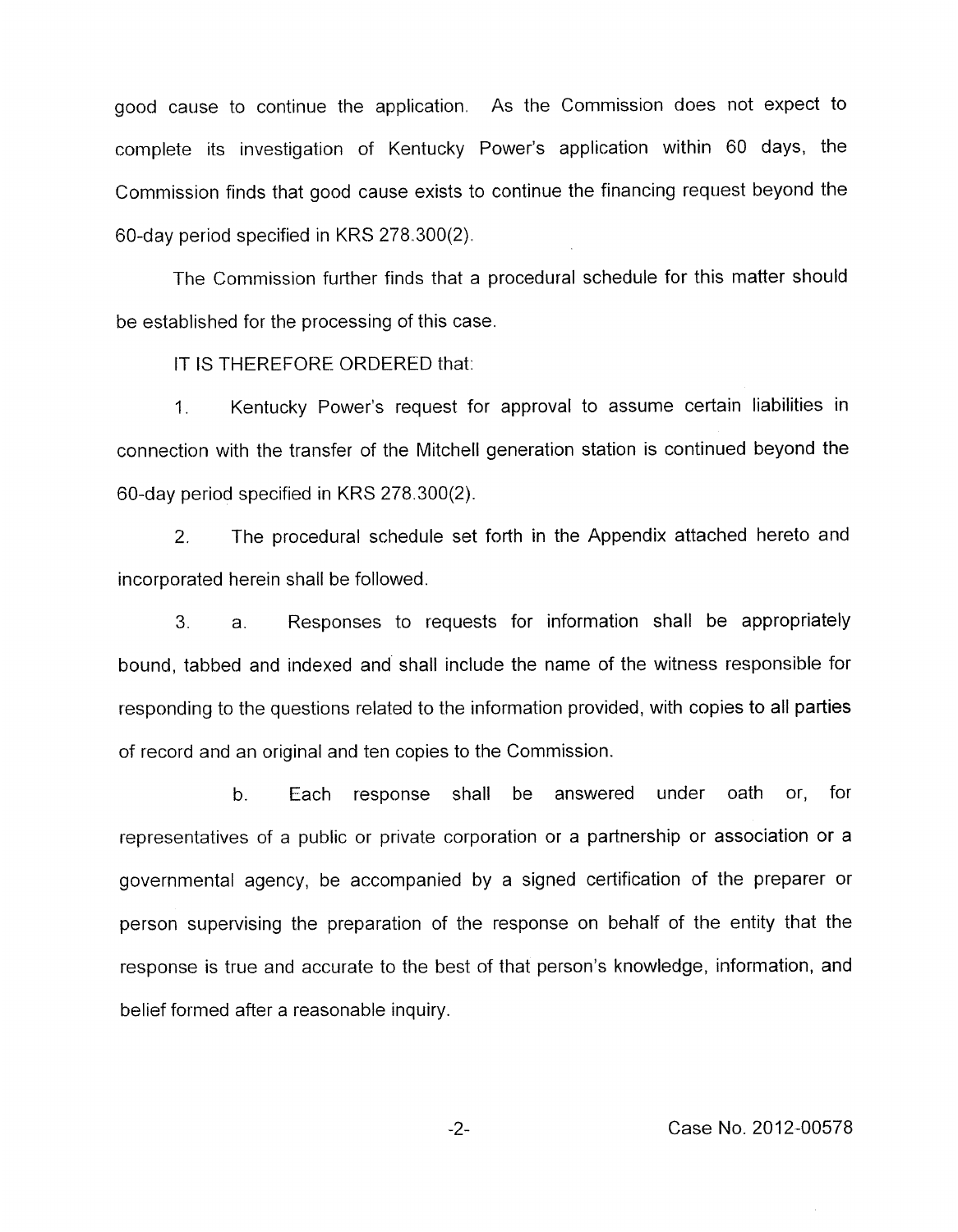C Any party shall make timely amendment to any prior response if it abtains information which indicates that the response was incorrect when made or, though correct when made, is now incorrect in any material respect.

d. For any request to which a party fails or refuses to furnish all or part of the requested information, that party shall provide a written explanation of the specific grounds for its failure to completely and precisely respond.

**4.** All parties shall respond to any interrogatories and requests for production of documents that Commission Staff submits in accordance with the procedural schedule set forth in the Appendix.

5. Any party filing testimony shall file an original and ten copies.

6. At any public hearing in this matter, neither opening statements nor summarization of direct testimonies shall be permitted.

7. The Commission does not look favorably upon motions for continuance. Consequently, motions for extensions of time with respect to the schedule herein shall be made in writing and will be granted only upon a showing of good cause.

8. Nothing contained herein shall prevent the Commission from entering further Orders in this matter.

By the Commission

**ENTERED JAN 25 2013** 

ATTEST:

Forght. Brunwell for

Case No. 2012-00578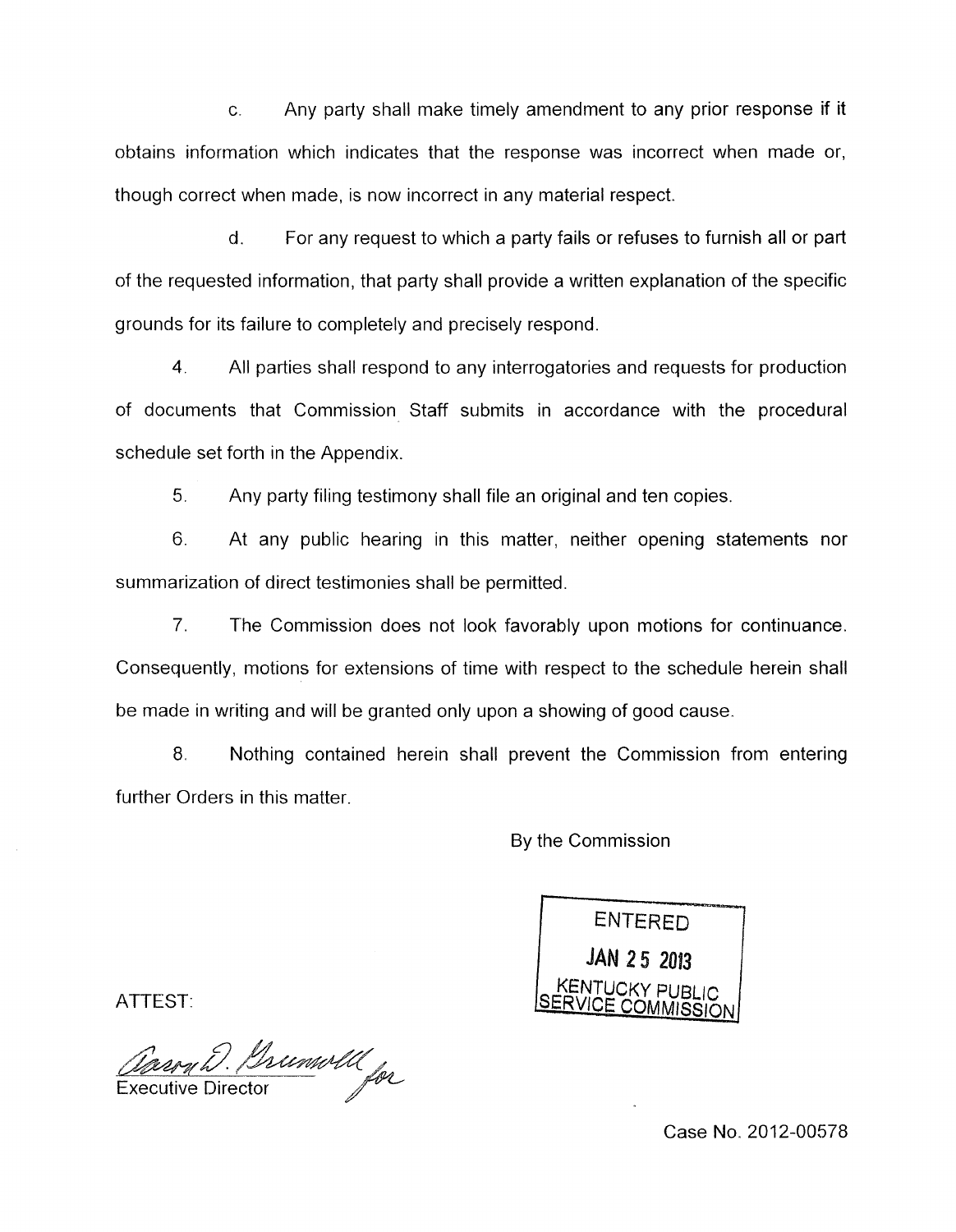# APPENDIX

# APPENDIX TO AN ORDER OF THE KENTUCKY PUBLIC SERVICE<br>COMMISSION IN CASE NO. 2012-00578 DATED JAN 2 5 2013 COMMISSION IN CASE NO. 2012-00578 DATED

| All initial requests for information to                                                                                                                         |  |
|-----------------------------------------------------------------------------------------------------------------------------------------------------------------|--|
| Kentucky Power shall file responses to initial requests                                                                                                         |  |
| All supplemental requests for information to                                                                                                                    |  |
| Kentucky Power shall file responses to supplemental                                                                                                             |  |
| Intervenor testimony, if any, in verified prepared                                                                                                              |  |
| All requests for information to Intervenors shall                                                                                                               |  |
| Intervenors shall file responses to requests for                                                                                                                |  |
| Kentucky Power shall file, in verified form,                                                                                                                    |  |
| Public Hearing to be held in Hearing Room 1 of<br>the Commission's offices at 211 Sower Boulevard,<br>Frankfort, Kentucky, for the purpose of cross-examination |  |
| Simultaneous briefs, if any, should be filed                                                                                                                    |  |